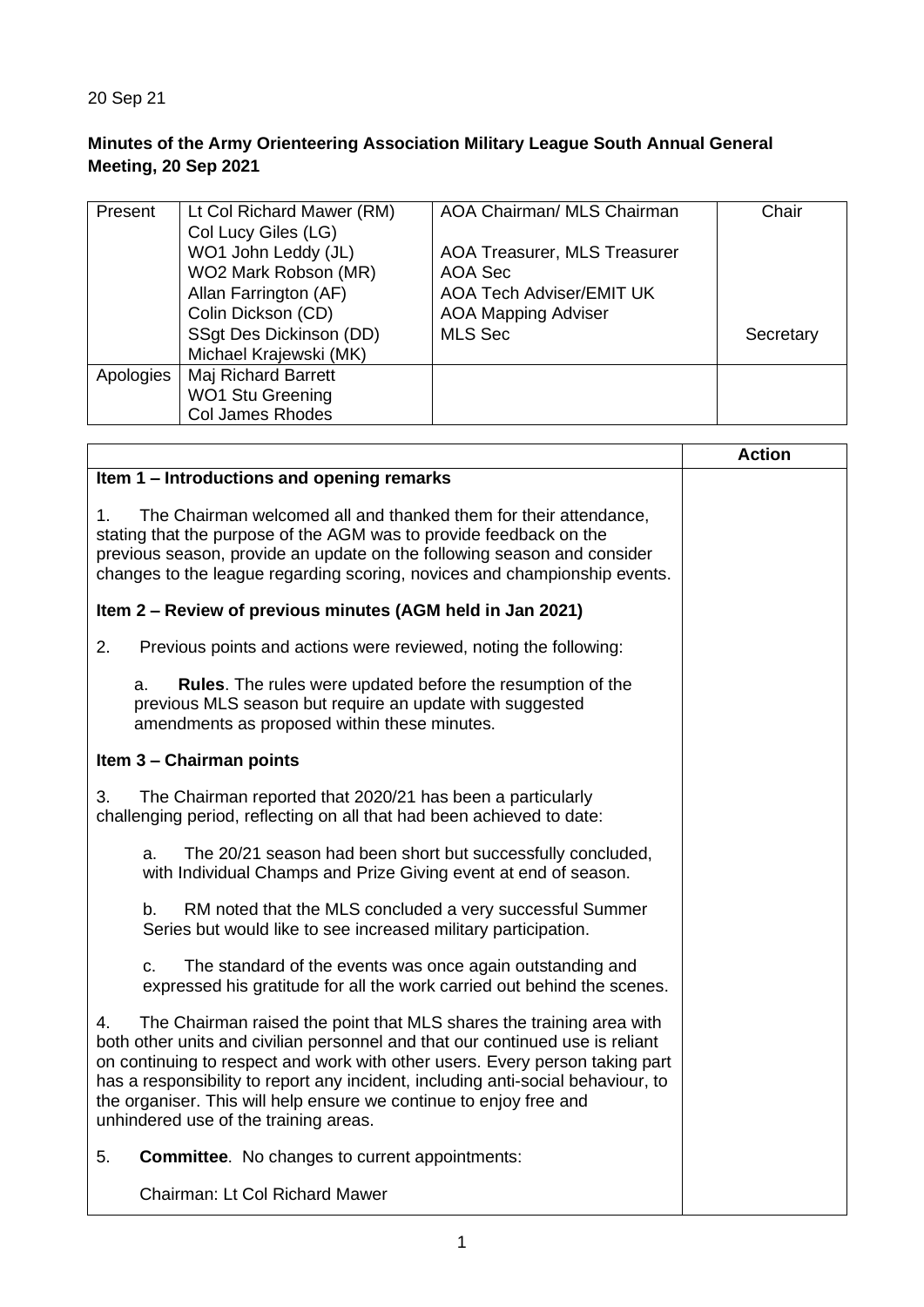|                                                                                                                                                                                                                                                                                                                                                                             | <b>Action</b>                                                   |
|-----------------------------------------------------------------------------------------------------------------------------------------------------------------------------------------------------------------------------------------------------------------------------------------------------------------------------------------------------------------------------|-----------------------------------------------------------------|
| Secretary: SSgt Des Dickinson<br>Treasurer: WO1 John Leddy<br>Results Secretary: Neil Gordon                                                                                                                                                                                                                                                                                |                                                                 |
| If anyone would like to put their name forward for vacancies as they arise,<br>please inform the committee.                                                                                                                                                                                                                                                                 |                                                                 |
| Rules update. The following rule updates/amendments were<br>6.<br>discussed:                                                                                                                                                                                                                                                                                                |                                                                 |
| League points to be calculated from the top three runners and<br>a.<br>not top three military runners. Agreed by all in attendance.                                                                                                                                                                                                                                         | <b>Secretary</b>                                                |
| Long Orange to score less than Light Green (proposed max 40<br>b.<br>points) to incentivise runners to move up. A minimum 10 points to be<br>awarded on Long Orange for successful completion. Agreed that this<br>will be discussed further by MLS committee before implementing the<br>changes.                                                                           | <b>Secretary</b><br><b>Results Sec</b><br><b>Timing Advisor</b> |
| Update novice definition to remove U25 restriction. LG agreed<br>C.<br>that this excludes a portion of people starting orienteering and change<br>was appropriate. The following was agreed by all, with the finer details<br>will be left to the MLS committee.                                                                                                            |                                                                 |
| Replace U25 prize category in league and championship<br>(1)<br>with Novice category. LG raised the point that this aligns better<br>with BOF age categories                                                                                                                                                                                                                |                                                                 |
| For Novice to be eligible they will need to compete on the<br>(2)<br>Long Orange or Light Green. LG asked if personnel should be<br>new to MLS or to orienteering. It was agreed that by awarding<br>this category to courses listed above it would focus on those<br>new to orienteering, as those with prior experience would likely<br>compete on more advanced courses. |                                                                 |
| Personnel will be classed as a Novice for their first two<br>(3)<br>seasons.                                                                                                                                                                                                                                                                                                |                                                                 |
| (4)<br>It was agreed that further discussion with results personnel<br>is needed to determine how best to apply these changes.                                                                                                                                                                                                                                              |                                                                 |
| Championship events. The MLS Relay Championship has lacked<br>7.<br>sufficient support but it is felt that the event is still worthwhile. To improve<br>participation, the format will be amended as follows:                                                                                                                                                               | <b>Secretary</b>                                                |
| The event will be an ad hoc event. Team members do not have<br>a.<br>to come from the same unit.                                                                                                                                                                                                                                                                            |                                                                 |
| Prizes will be open to both civilian and military teams, or even<br>b.<br>mixed teams.                                                                                                                                                                                                                                                                                      |                                                                 |
| Prize-giving will take place on the day of the event.<br>С.                                                                                                                                                                                                                                                                                                                 |                                                                 |
| Look to conduct event prior to large civilian relay event to act as<br>d.<br>training event for clubs (such as BAOC).                                                                                                                                                                                                                                                       |                                                                 |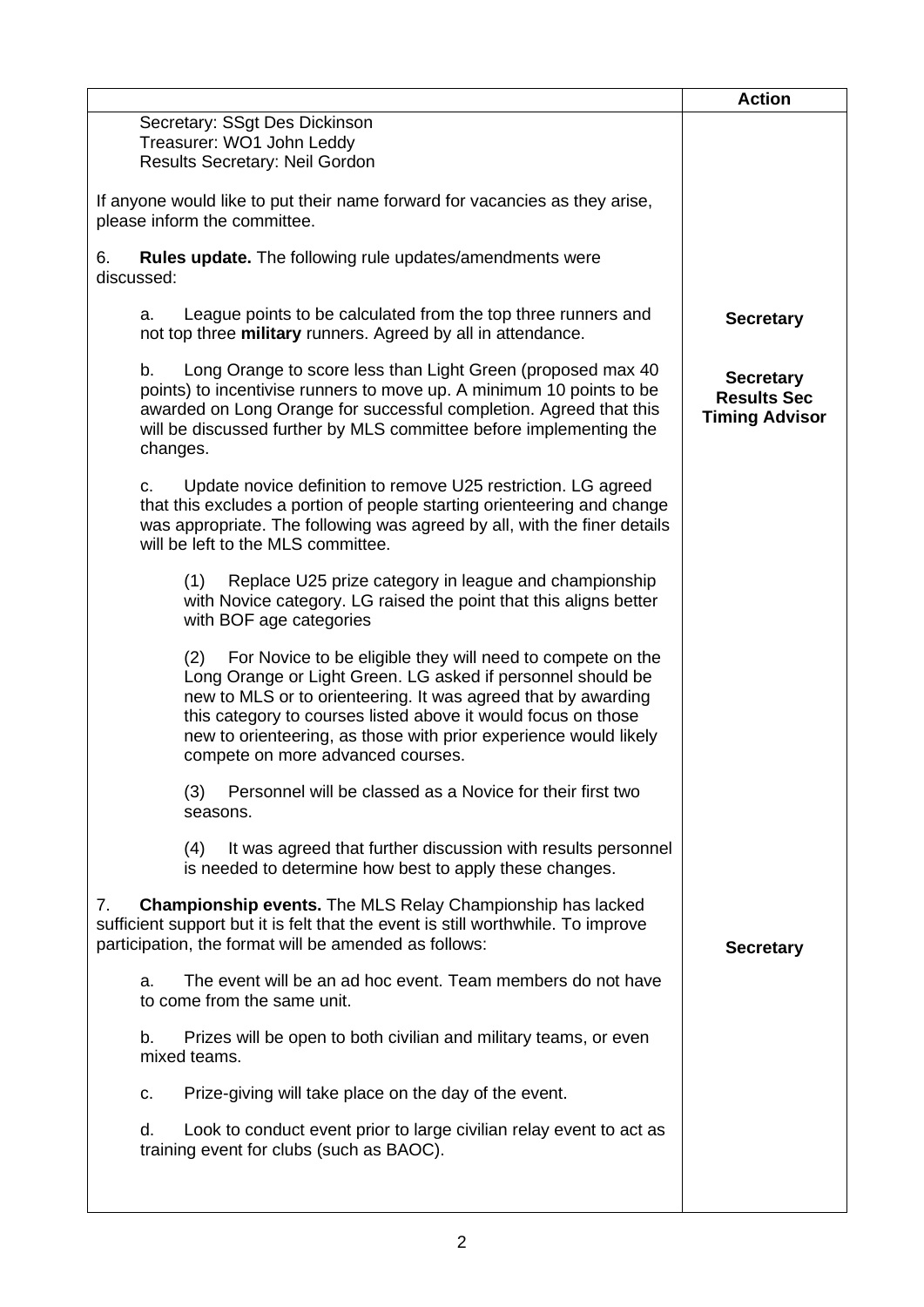|                                                                                                                                                                                                                                                                                                                            | <b>Action</b> |
|----------------------------------------------------------------------------------------------------------------------------------------------------------------------------------------------------------------------------------------------------------------------------------------------------------------------------|---------------|
| Trophies to be re-designated to replace lost and damaged<br>е.<br>trophies. Agreed by all in attendance.                                                                                                                                                                                                                   |               |
| Item 4 - Secretary points                                                                                                                                                                                                                                                                                                  |               |
| 8.<br>The MLS needs units and individuals to organise events.                                                                                                                                                                                                                                                              |               |
| If an MLS event publicised on the BAOC website is required to be<br>9.<br>moved, and is being moved by someone other than the Organiser or the<br>Secretary, then the Secretary should be consulted to deconflict the change<br>with the Organiser.                                                                        |               |
| Personnel were reminded to enter using their service number and unit<br>10.<br>rather than their BOF number and club.                                                                                                                                                                                                      |               |
| The current FOE was provided and stated that there plenty of<br>11.<br>available dates for organisers in the new year.                                                                                                                                                                                                     |               |
| Item 5 - Treasurer points                                                                                                                                                                                                                                                                                                  |               |
| The Treasurer provided the Income and Expenditures report for<br>12.<br>2020/21 and gave the balance for the MLS.                                                                                                                                                                                                          |               |
| The balance is in a healthy position although attendance numbers are<br>13.<br>well down on previous seasons.                                                                                                                                                                                                              |               |
| RM raised his concern with the numbers of military participants. It was<br>14.<br>noted that military numbers drop off during the Summer Series, which may<br>be due to competing sports and work-related activities.                                                                                                      |               |
| Item 6 - Equipment                                                                                                                                                                                                                                                                                                         |               |
| CD reported that current equipment is in good order. He raised the<br>15.<br>point that organisers should ensure good equipment husbandry when<br>returning equipment. Approval was granted for purchase of the following<br>equipment, which needs updating as follows:                                                   | <b>CD</b>     |
| Renew four large signs in Sep 21.<br>a.                                                                                                                                                                                                                                                                                    |               |
| Renew Start and Finish banner in 2022.<br>b.                                                                                                                                                                                                                                                                               |               |
| Renew additional signage as required.<br>c.                                                                                                                                                                                                                                                                                |               |
| Item 7 - AOB                                                                                                                                                                                                                                                                                                               |               |
| 16.<br><b>MLS Chairman.</b> The chairman noted that, due to current<br>commitments as AOA Chairman, he intends to step down as MLS Chairman<br>and requested all to consider a replacement for chairman.                                                                                                                   |               |
| <b>Score course.</b> CD asked if a score course could be added to the<br>17.<br>course list to cater for demand from those who prefer to participate in this<br>format. It was agreed that, providing the Organiser agrees, it should be<br>added, though not attracting league points if line courses are points-scoring. |               |
| Appreciation. LG requested that the MLS acknowledge and thank all<br>18.<br>those personnel who have ensured the successful running of the League                                                                                                                                                                          |               |